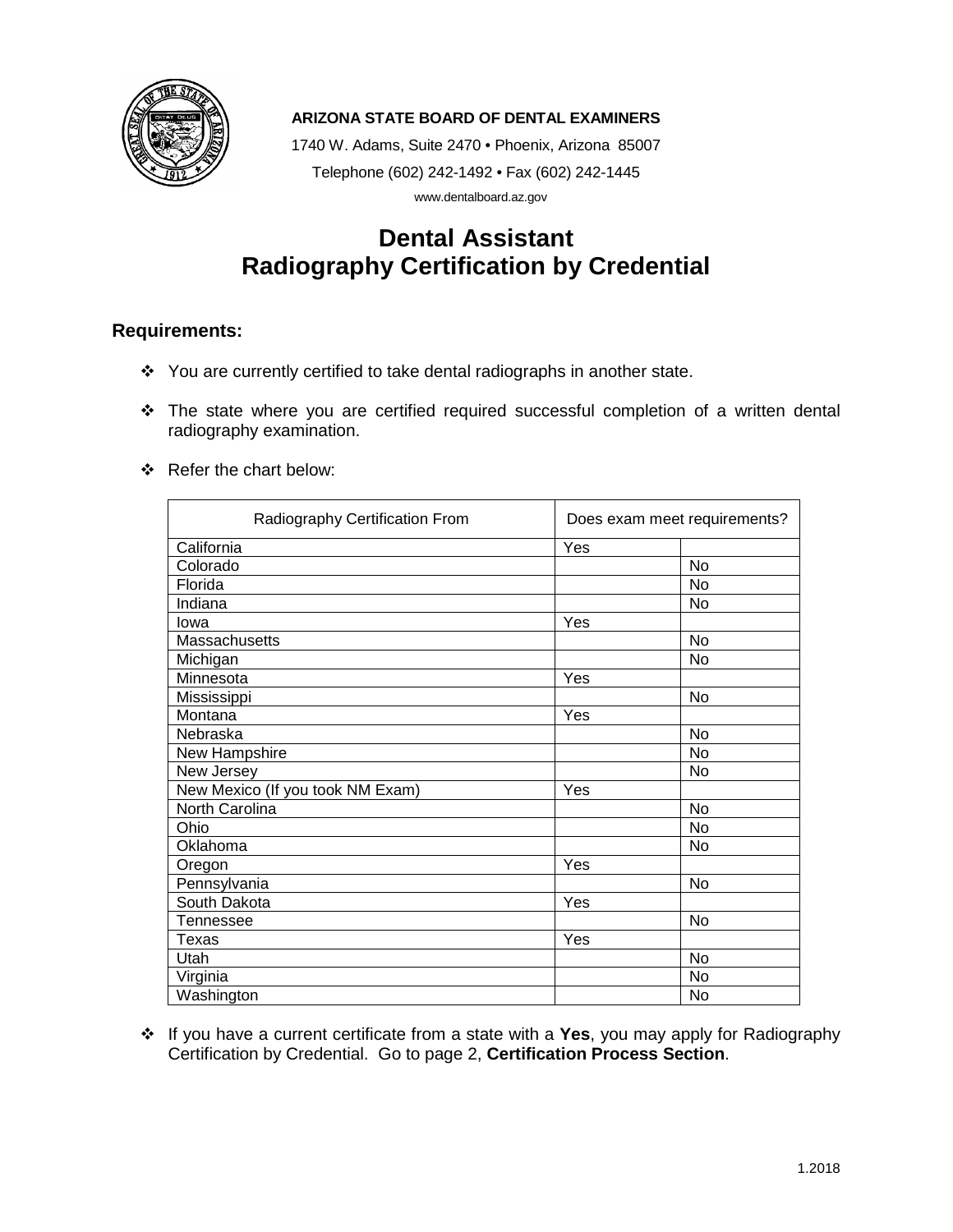Dental Assistant Radiography Certification by Credential Page 2

- If you have a current certificate from a state with a **No**, you may **not** apply for Radiography Certification by Credential. To be certified in Arizona you must complete the Arizona Specific Radiography Exam administered by the Dental Assisting National Board (DANB). Applications are available on DANB's website – www.DANB.org.
- $\div$  If the state in which you are currently certified to take dental radiographs is not listed on the chart, contact Sherrie Biggs, Licensure Manager at 602.542.4453.

### **Certification Process:**

- Application Form
	- a. Provide an answer to **all** of the questions
	- b. Sign your application in the presence of a Notary Public
- Arizona Statement of Citizenship or Alien Status for State Public Benefits Form
	- a. Complete the form.
	- b. Submit a copy of one or more document(s) from the "Evidence of U.S. Citizenship, U.S. National Status, or Alien Status" lists.
	- c. Submit supporting legal documentation if the name on your evidence is not the same as your current legal name.
	- d. If the document you submit does not contain a photograph, you must also provide a government issued document that contains your photograph.
- □ Letter of Endorsement
	- a. A letter of endorsement must be sent directly to the Arizona State Board of Dental Examiners from the jurisdiction(s) in which you are certified in dental radiology.
	- b. The letter must verify your certification and that successful completion of a written dental radiography examination was required for certification
- □ Name Change Documentation
	- a. If any of your documents are submitted under a name other than your legal name, provide a copy of the document legally changing your name (marriage certificate, divorce decree, court papers)

#### **Application Review:**

- Upon receipt, your application will be reviewed. If all requirements are met, your certification will be issued.
- $\cdot \cdot$  If all the requirements are not met, you will receive notification of what is needed to complete your application. You have 60 days to submit missing documentation. If you do not submit missing documentation with 60 days, you must start the certification process over.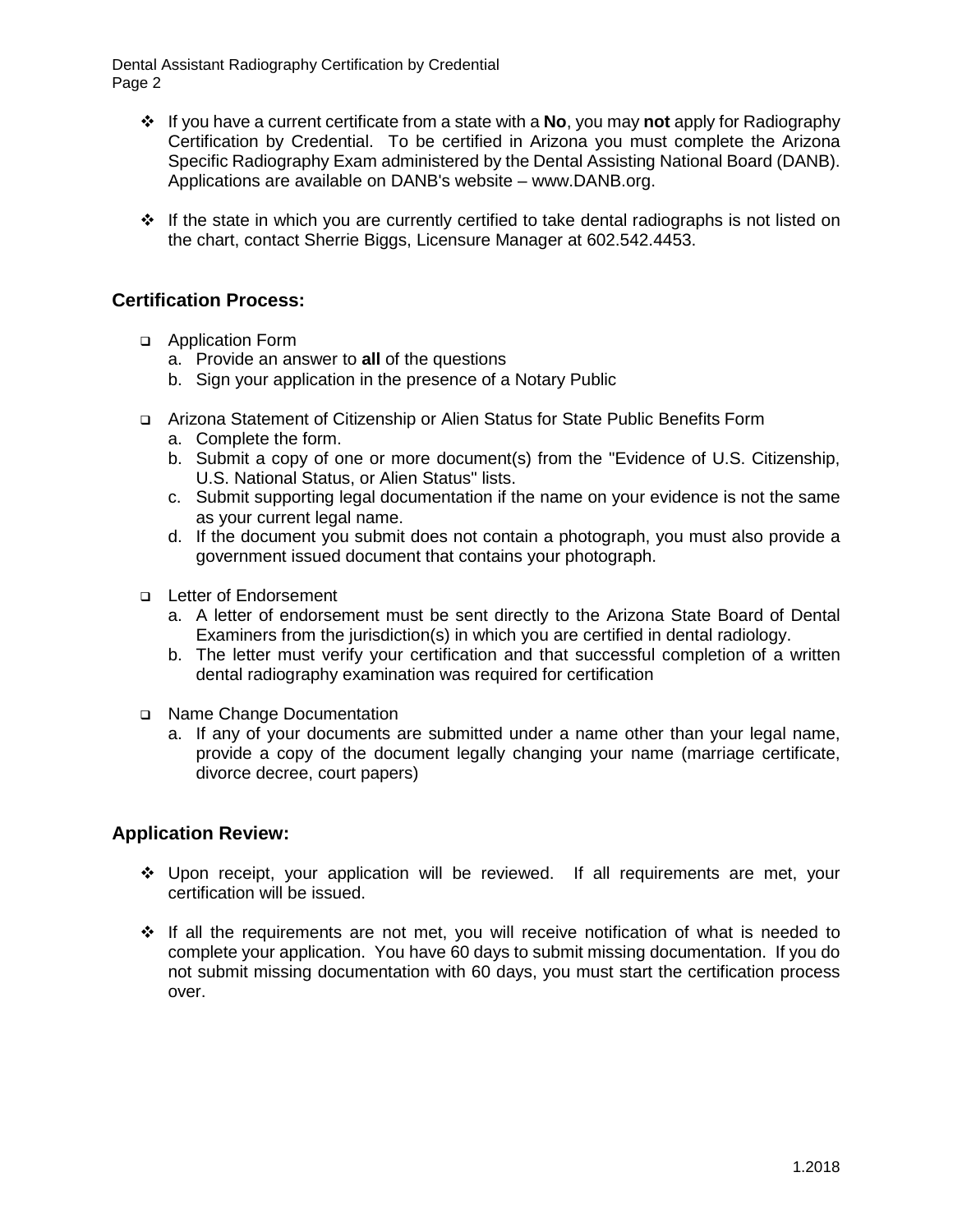

#### **ARIZONA STATE BOARD OF DENTAL EXAMINERS**

1740 W. Adams, Suite 2470 • Phoenix, Arizona 85007 Telephone (602) 242-1492 • Fax (602) 242-1445 www.dentalboard.az.gov

APPLICATION FOR DENTAL ASSISTANT RADIOGRAPHY CERTIFICATION BY CREDENTIAL

#### INSTRUCTIONS: Type or print in blue or black ink. You must provide a response to each question.

1. State your legal name (Last, first, middle).

| Has your name changed for reasons other than marriage? If yes, attach a certified copy of court order. |                                                                                                                                                                                                                                |  |  |
|--------------------------------------------------------------------------------------------------------|--------------------------------------------------------------------------------------------------------------------------------------------------------------------------------------------------------------------------------|--|--|
| State your permanent address:                                                                          |                                                                                                                                                                                                                                |  |  |
|                                                                                                        |                                                                                                                                                                                                                                |  |  |
|                                                                                                        |                                                                                                                                                                                                                                |  |  |
| State your mailing address:                                                                            |                                                                                                                                                                                                                                |  |  |
|                                                                                                        |                                                                                                                                                                                                                                |  |  |
|                                                                                                        |                                                                                                                                                                                                                                |  |  |
|                                                                                                        | State your email address: example and an architecture of the state of the state of the state of the state of the state of the state of the state of the state of the state of the state of the state of the state of the state |  |  |
|                                                                                                        | State your social security number (Pursuant to A.R.S. § 25-320 this is mandatory):                                                                                                                                             |  |  |
|                                                                                                        |                                                                                                                                                                                                                                |  |  |

Weight **Eye Color Hair Color Hall Execution** Identifying Marks

8. List the jurisdiction, exam date and certification number or other form of approval for any other jurisdiction of the United States in which you are currently certified, previously certified, or have applied for certification in Radiation Health and Safety. For each certification listed, provide a verification of successful completion of the written and clinical dental radiograph examination(s) submitted directly from the certifying jurisdiction.

- 9. List any other profession in which you are or ever have been licensed or certified to practice and the state or jurisdiction issuing that license. For each license or certificate listed, provide a verification of licensure or certificate submitted directly from the licensing state.
- 10. Have you ever had your certificate to expose dental radiographs, or any other profession refused, denied, disciplined, suspended, revoked or cancelled by any state, territory, district or country? \_\_\_\_\_\_\_\_ If yes, state the full details below: